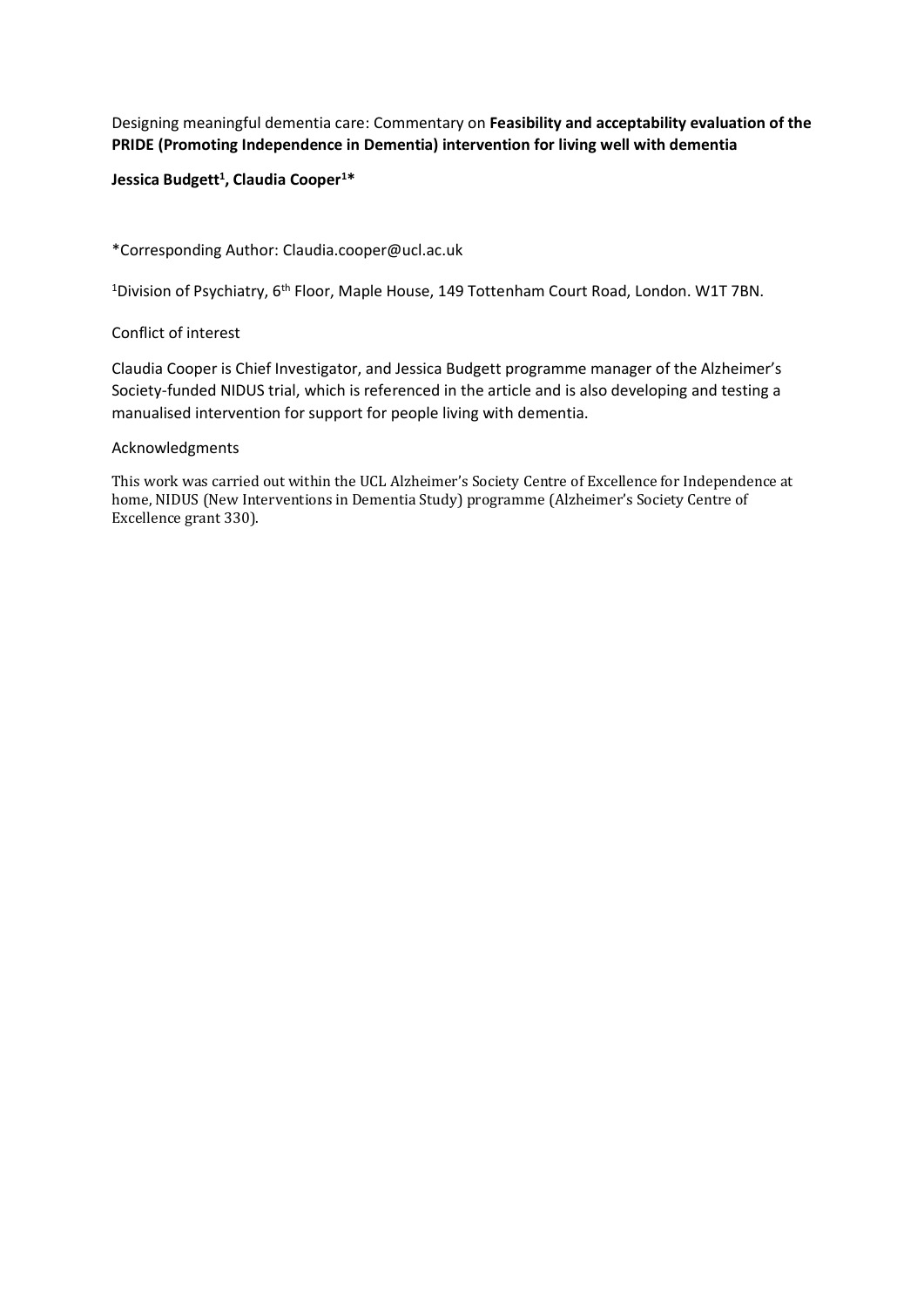In this edition, Csipke et al (1) report acceptability and feasibility of the PRIDE (Promoting Independence in Dementia) three session intervention, delivered to people living with mild dementia together with a family or friend supporter, by facilitators after a short training. The intervention supports participants to increase activities and build on communication skills, and plan changes they would like to try out between and after sessions (2). The intervention proved acceptable to participants and facilitators, being completed by nearly three-quarters of participants.

These initial feasibility findings from a study evaluating a brief, manualised intervention targeted at people with dementia soon after diagnosis are promising. If effectiveness of the PRIDE intervention is demonstrated in a future trial, its wide availability might potentially contribute to national priorities to enhance currently available dementia post-diagnostic care. A progress review for the UK Prime Minister's 2020 Dementia Challenge indicated that UK post-diagnostic care provision was improving, but care standards remained variable and work was needed to ensure consistent, high quality meaningful care (3).

NHS England's Well Pathway for Dementia, and other National initiatives stress the importance of promoting independence for people living with dementia, and work is ongoing to develop metrics around what constitutes "meaningful care" (4). Living well with dementia has been conceptualised as living with quality of life, choice, autonomy, dignity and as independently as possible. There can be a tension between independence as an expression of full autonomy and the interdependence that can enable people with dementia to live in their own homes for longer. To our knowledge only two interventions have been associated with longer duration living independently in people with dementia, to date. Both were delivered by clinically trained staff (2). Thus the development of a new intervention to improve post-diagnostic care that promotes independence and could be delivered by a broad range of facilitators (voluntary sector staff, and people with and without clinical training), as in Csipke's et al (1), could potentially be an important advance.

Csipke et al (1) included a broad range of measures to identify a suitable primary outcome for a future pragmatic trial of PRIDE. They propose a measure of self-management, reflecting findings of many studies, that people with dementia prioritise autonomy and living independently as possible, especially early in their illness (5). This fits with one of the planned mechanisms of action of PRIDE, to reduce "prescribed disengagement", a term coined by Kate Swaffer to describe post-diagnostic advice which explicitly or implicitly suggests that the person should be slowing down or pulling back from activities. This can result in isolation, loss of hope, self-esteem and self-identity, and threaten social health. This theory posits that decline in activities and engagement in self-management of care and other activities can be explained by functional loss related to these social processes, additional to any losses related to the symptoms of the dementia illness itself. Such decline is potentially reversible with intervention and empowering care (6, 7).

PRIDE is an intervention focussed on empowering and self-management. If effective and implemented in practice in future, it may benefit people living with dementia with and without regular supporters. As in most previous Randomised Controlled Trials evaluating psychological interventions delivered directly to people living with dementia, involvement of a family carer (termed a supporter in this study) is a prerequisite of participation. In their paper describing development of the PRIDE intervention, the PRIDE group comment that *"whether those who did not have a supporter could engage with the manual warrant[s] further investigation"* (8). As the authors describe in the paper in this issue, inclusion of supporters in intervention sessions can be key to implementation because: *"social factors (such as relationships with family or friends) influence the dynamic balance between opportunities and limitations in dementia" (1).* In addition, to accurately assess the likely utility of a study, the perspective of family carers/supporters can be critical. The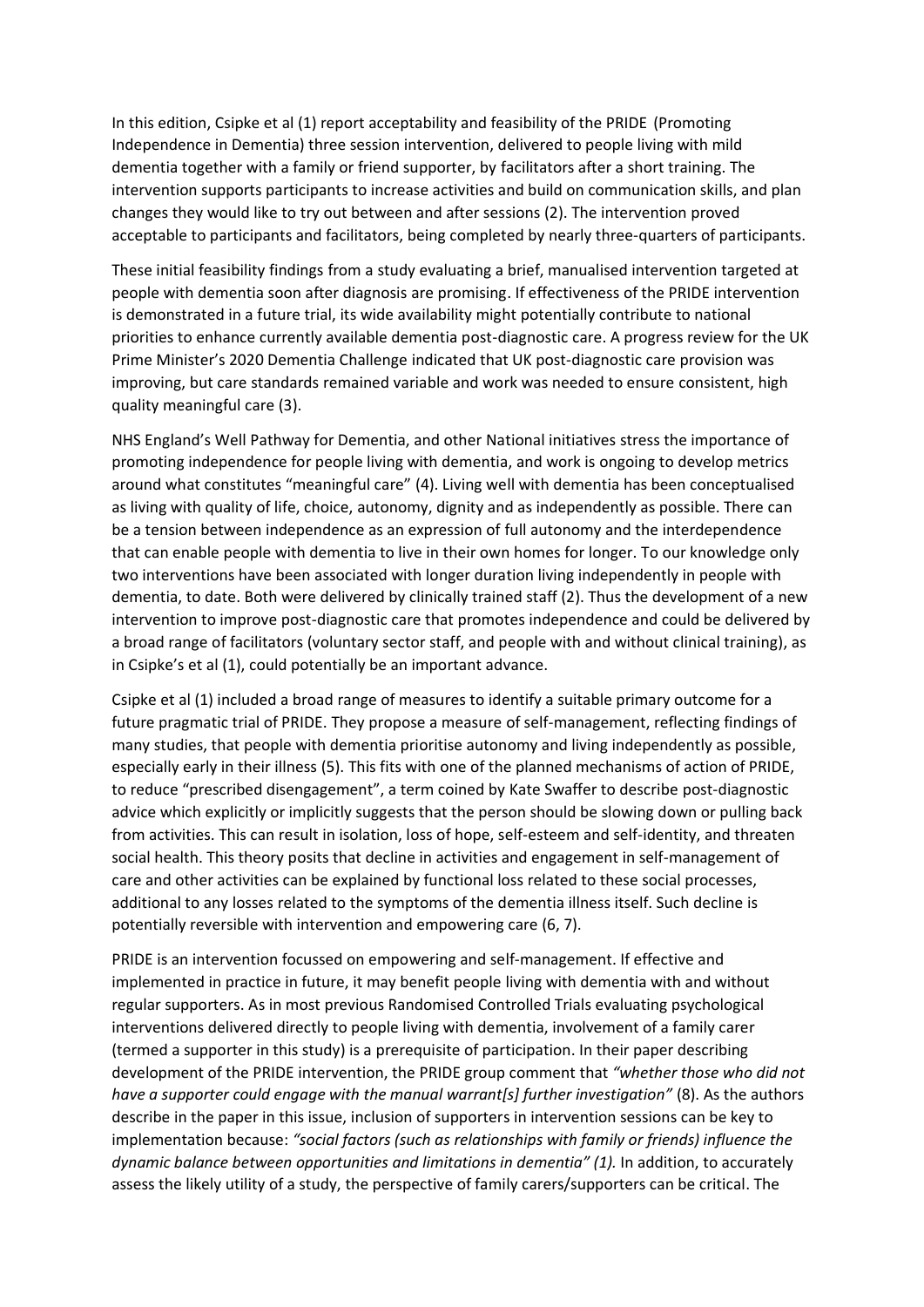limited opportunities for people living with dementia to participate in intervention studies unless their family carer/ supporter is willing and able to do so (9) too is problematic. We cannot assume that interventions that work when delivered to dyads will also be effective when delivered to people with dementia alone. Consequently, the evidence base for strategies to support people with dementia without regular family carers remains sparse. In one very small study where people with dementia who were socially isolated and had no regular family carers took part in an arts and cultural intervention, participants enjoyed and engaged with it (10).

Unfortunately this trial fell short of its recruitment target. The authors' description of the challenges contributing to this are useful for those planning future dementia trials. Over half of eligible participants approached consented to take part, but identifying eligible participants to approach was challenging. One explanation for this is that the team experienced unanticipated National research governance changes. They planned three recruitment pathways: self-referral, JDR (Join Dementia Research) and NHS recruitment (11). NHS recruitment was by far the most successful. JDR is a key national infrastructure supporting recruitment to dementia trials. Set up in 2015 (it celebrated its fifth birthday in February 2020), it matches people with dementia interested in taking part in research to studies for which they are eligible. One percent of people living with dementia in the UK have now signed up. JDR's objective is that everyone living with dementia has an opportunity to take part in studies (3). This broadening of opportunity would especially benefit groups who are currently under-represented in dementia research, include people from Black and Minority Ethnic (BAME) groups (12).

Unfortunately, JDR was not a successful recruitment route in the PRIDE trial (1). Most of those approached were not in the catchment areas of participating NHS sites who were delivering the intervention, or were uncontactable. In a previous trial recruiting in 2016-17, yield for participation from JDR (2 randomised from 140 initial contacts) was similarly low (13). JDR enables all people interested in taking part in dementia studies to register, and people remain registered until they request removal from the register or pass away. It is inevitable that yield will be lower than in memory services, where at least some information about eligibility is known before any approach; and catchment area issues would not apply. Hopefully as JDR membership continues to grow, the number of people the register can match with studies will also increase (currently over 30,000 people have been recruited to studies through JDR) (3). In our dementia psychological intervention study (recruiting in March 2020), which has broad inclusion criteria, we approached 132 participants via JDR over 4 months, of whom 12 have been randomised (14). Perhaps this reflects the growth of the database, with the passage of time, amongst other factors. JDR has enabled many studies to continue recruiting during the recent pandemic. Most psychological interventions (NHS and research) for people with dementia are being delivered remotely at time of writing due to the needs for social distancing during the covid pandemic. This has illustrated the possibilities of remote delivery as well as challenges. Interventions can be potentially delivered in people's homes very cost-effectively through video-calling, and catchment areas can potentially be widened to national boundaries. Not all family carers and people with dementia will find video-call interventions possible or acceptable. In our current trial, 77% of dyads are currently taking part by video-call and 23% by telephone (n=22) (14).

Although the PRIDE intervention study trained 26 facilitators, only 14 (54%) delivered PRIDE in practice. The broad range of facilitators trained and involved (clinical and non-clinical; NHS and voluntary sector employees) indicates the intervention's potential flexibility. While the study offered advice by telephone and email, and one site took up the offer of an additional site visit, delivery and supervision was largely delegated to sites. Of 19 participants in whom self-reported enactment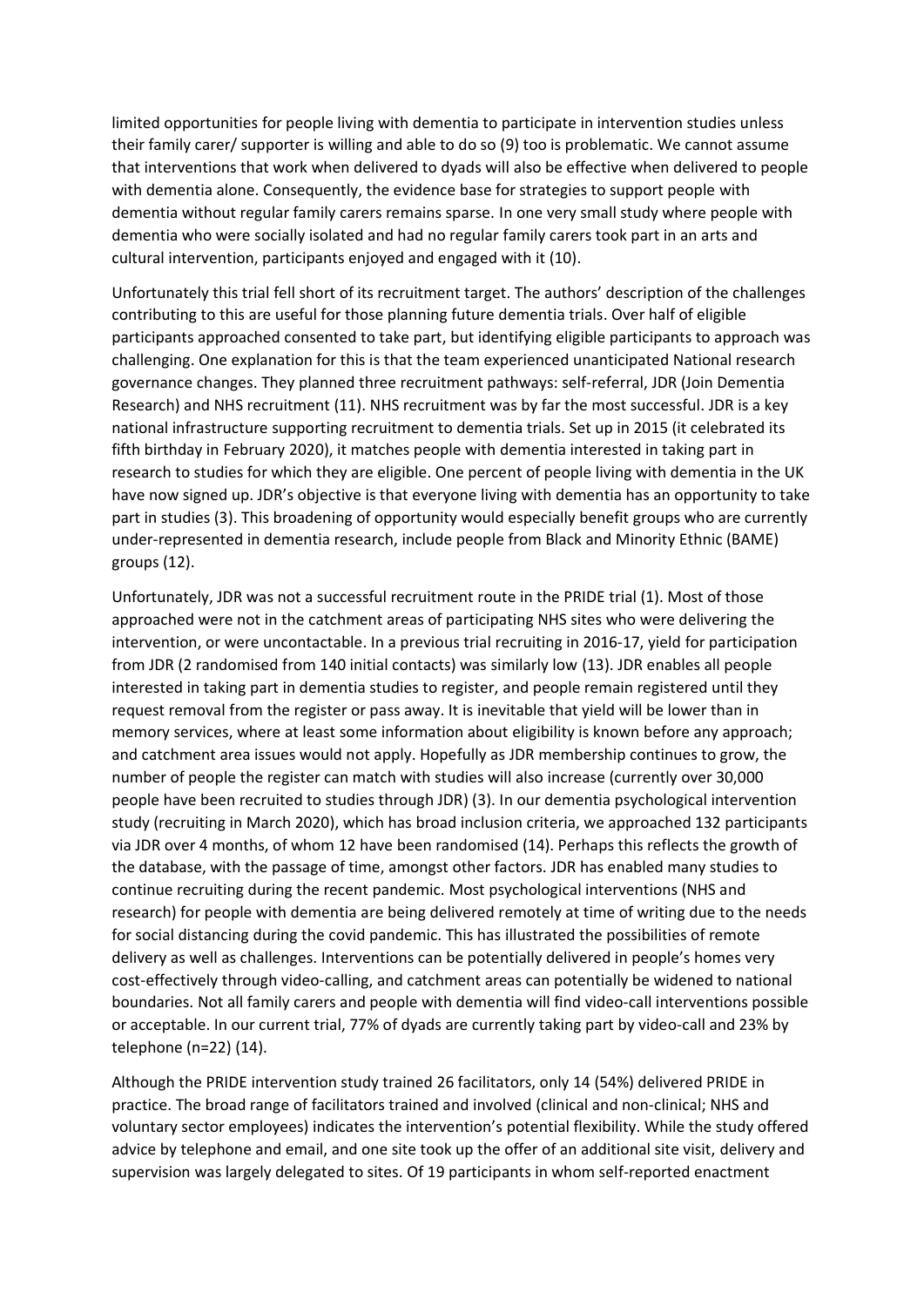(doing what was planned in the session) of the intervention was reported, 10 (53%) scored as 76%+ on this measure of fidelity. There is always a trade-off between a high level of oversight and centralised supervision than may increase fidelity and a more pragmatic, disseminated approach which reflected realities of practice. The included quote from one facilitator "On one occasion I had to scrap everything and pull it right back, because we thought too big" illustrates the difficulties of running a pragmatic psychological intervention trial, where facilitator supervision is not standardised. In the PRIDE study, measures were taken to maximise fidelity to the intervention, including all facilitators attending the same training, but nonetheless for 47% of deliveries for which fidelity was recorded, it was below 75% (11).

The authors now plan a large, pragmatic trial of this intervention, to evaluate if it is a useful tool to deliver consistent, good quality post-diagnostic care to people living with dementia. While this feasibility trial met with some recruitment challenges, the intervention was well received and acceptability and adherence were good. The trial also provided valuable experience to inform future dementia trial designs.